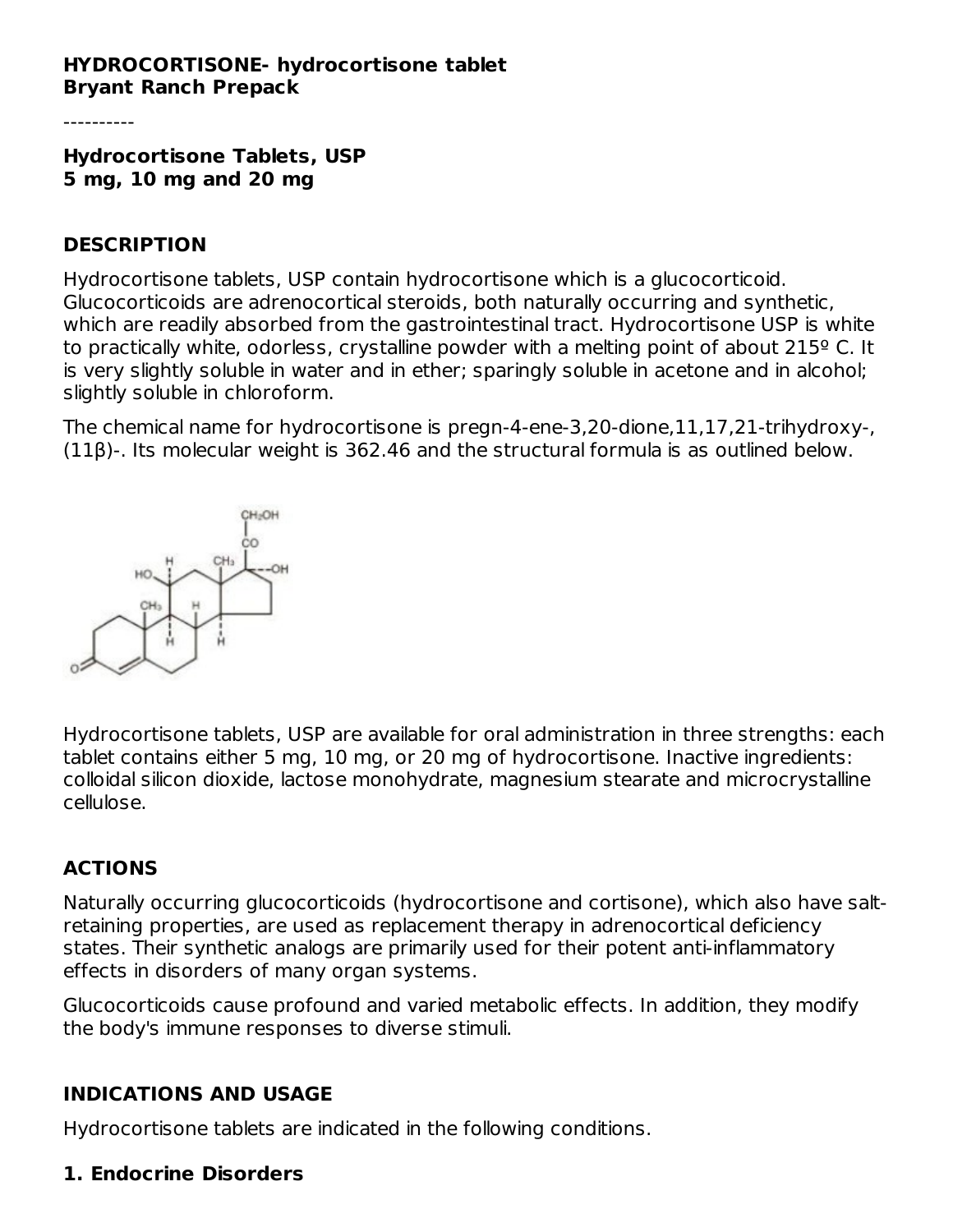Primary or secondary adrenocortical insufficiency (hydrocortisone or cortisone is the first choice; synthetic analogs may be used in conjunction with mineralocorticoids where applicable; in infancy mineralocorticoid supplementation is of particular importance)

Congenital adrenal hyperplasia

Non suppurative thyroiditis

Hypercalcemia associated with cancer

# **2. Rheumatic Disorders**

As adjunctive therapy for short-term administration (to tide the patient over an acute episode or exacerbation) in:

- Psoriatic arthritis
- Rheumatoid arthritis, including juvenile rheumatoid arthritis (selected cases may require low-dose maintenance therapy)
- Ankylosing spondylitis
- Acute and subacute bursitis
- Acute nonspecific tenosynovitis
- Acute gouty arthritis
- Post-traumatic osteoarthritis
- Synovitis of osteoarthritis
- Epicondylitis

# **3. Collagen Diseases**

During an exacerbation or as maintenance therapy in selected cases of:

- Systemic lupus erythematosus
- Systemic dermatomyositis (polymyositis)
- Acute rheumatic carditis

# **4. Dermatologic Diseases**

Pemphigus

Bullous dermatitis herpetiformis

Severe erythema multiforme (Stevens-Johnson syndrome)

Exfoliative dermatitis

Mycosis fungoides

Severe psoriasis

Severe seborrheic dermatitis

# **5. Allergic States**

Control of severe or incapacitating allergic conditions intractable to adequate trials of conventional treatment:

- Seasonal or perennial allergic rhinitis
- Serum sickness
- Bronchial asthma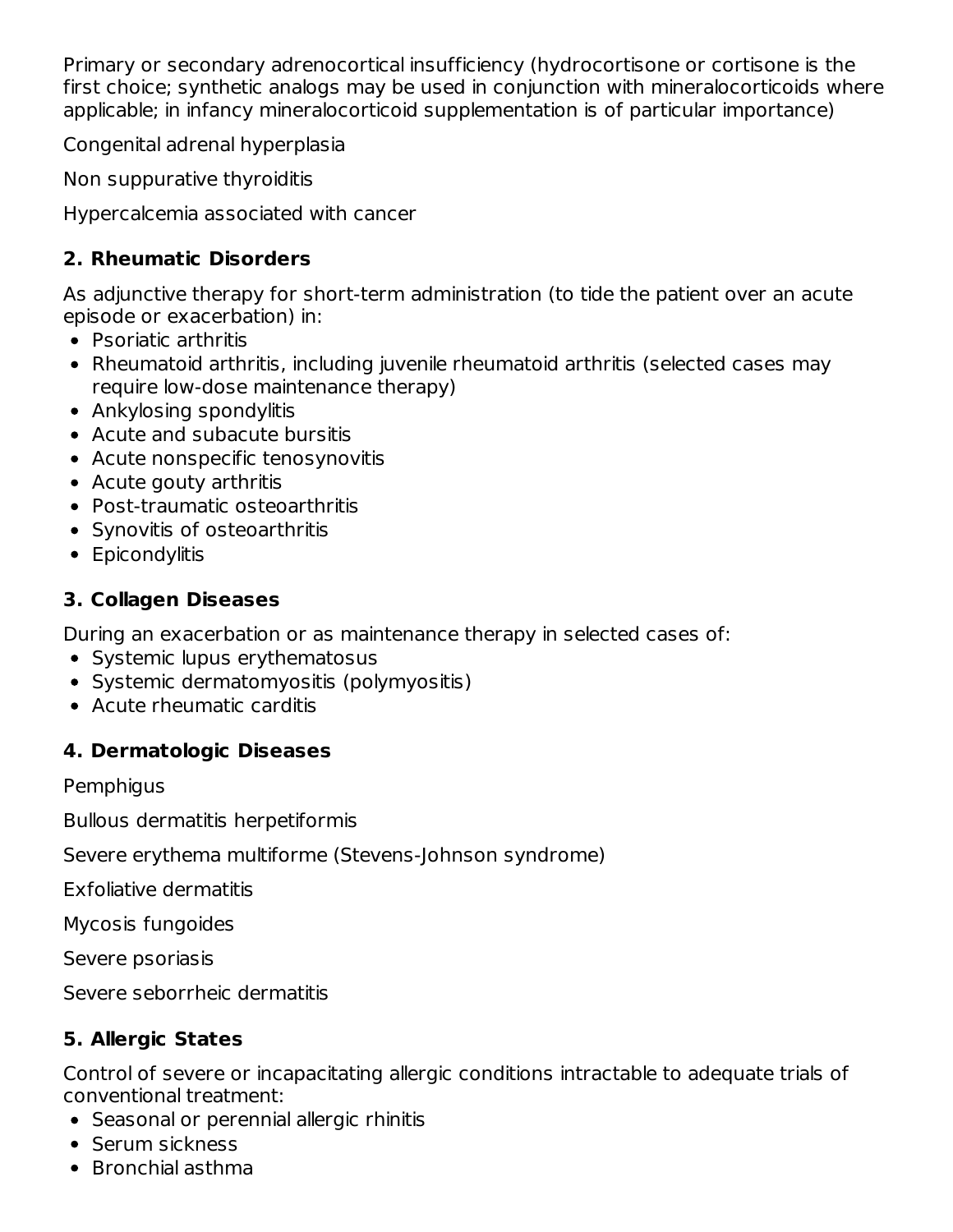- Contact dermatitis
- Atopic dermatitis
- Drug hypersensitivity reactions

### **6. Ophthalmic Diseases**

Severe acute and chronic allergic and inflammatory processes involving the eye and its adnexa such as:

- Allergic conjunctivitis
- Keratitis
- Allergic corneal marginal ulcers
- Herpes zoster ophthalmicus
- Iritis and iridocyclitis
- Chorioretinitis
- Anterior seament inflammation
- Diffuse posterior uveitis and choroiditis
- Optic neuritis
- Sympathetic ophthalmia

# **7. Respiratory Diseases**

Symptomatic sarcoidosis

Loeffler's syndrome not manageable by other means

**Berylliosis** 

Fulminating or disseminated pulmonary tuberculosis when used concurrently with appropriate

antituberculous chemotherapy

Aspiration pneumonitis

# **8. Hematologic Disorders**

Idiopathic thrombocytopenic purpura in adults

Secondary thrombocytopenia in adults

Acquired (autoimmune) hemolytic anemia

Erythroblastopenia (RBC anemia)

Congenital (erythroid) hypoplastic anemia

# **9. Neoplastic Diseases**

For palliative management of:

- Leukemias and lymphomas in adults
- Acute leukemia of childhood

# **10. Edematous States**

To induce a diuresis or remission of proteinuria in the nephrotic syndrome, without uremia, of the idiopathic type or that due to lupus erythematosus.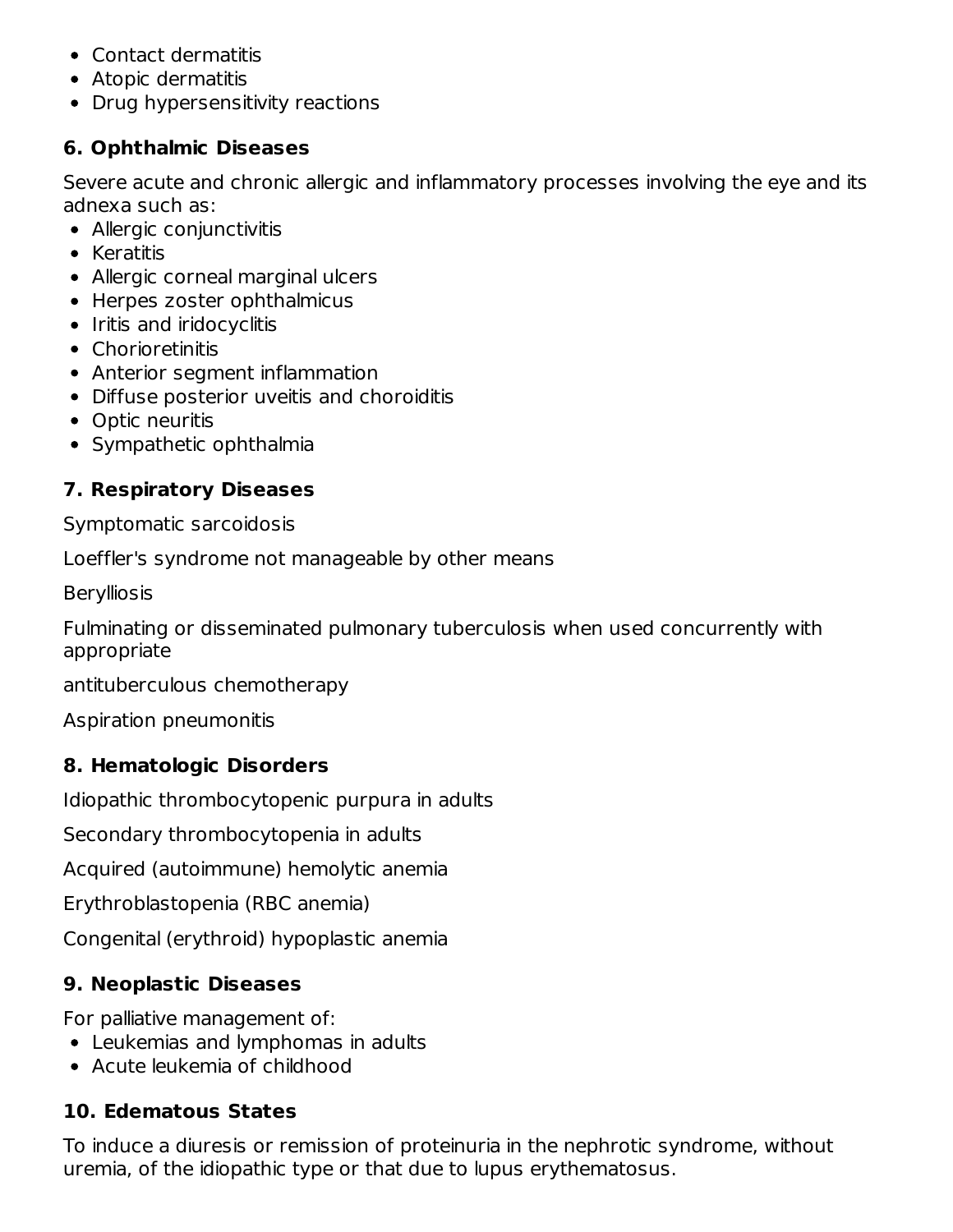### **11. Gastrointestinal Diseases**

To tide the patient over a critical period of the disease in:

- Ulcerative colitis
- Regional enteritis

### **12. Miscellaneous**

Tuberculous meningitis with subarachnoid block or impending block when used concurrently with appropriate antituberculous chemotherapy

Trichinosis with neurologic or myocardial involvement

# **CONTRAINDICATIONS**

Systemic fungal infections and known hypersensitivity to components

### **WARNINGS**

In patients on corticosteroid therapy subjected to unusual stress, increased dosage of rapidly acting corticosteroids before, during, and after the stressful situation is indicated.

Corticosteroids may mask some signs of infection, and new infections may appear during their use. Infections with any pathogen including viral, bacterial, fungal, protozoan or helminthic infections, in any location of the body, may be associated with the use of corticosteroids alone or in combination with other immunosuppressive agents that affect cellular immunity, humoral immunity, or neutrophil function. $^{\rm 1}$ 

These infections may be mild, but can be severe and at times fatal. With increasing doses of corticosteroids, the rate of occurrence of infectious complications increases. 2There may be decreased resistance and inability to localize infection when corticosteroids are used.

Prolonged use of corticosteroids may produce posterior subcapsular cataracts, glaucoma with possible damage to the optic nerves, and may enhance the establishment of secondary ocular infections due to fungi or viruses.

**Usage in pregnancy:** Since adequate human reproduction studies have not been done with corticosteroids, the use of these drugs in pregnancy, nursing mothers or women of childbearing potential requires that the possible benefits of the drug be weighed against the potential hazards to the mother and embryo or fetus. Infants born of mothers who have received substantial doses of corticosteroids during pregnancy, should be carefully observed for signs of hypoadrenalism.

Corticosteroids have been shown to impair fertility in male rats.

Average and large doses of hydrocortisone or cortisone can cause elevation of blood pressure, salt and water retention, and increased excretion of potassium. These effects are less likely to occur with the synthetic derivatives except when used in large doses. Dietary salt restriction and potassium supplementation may be necessary. All corticosteroids increase calcium excretion.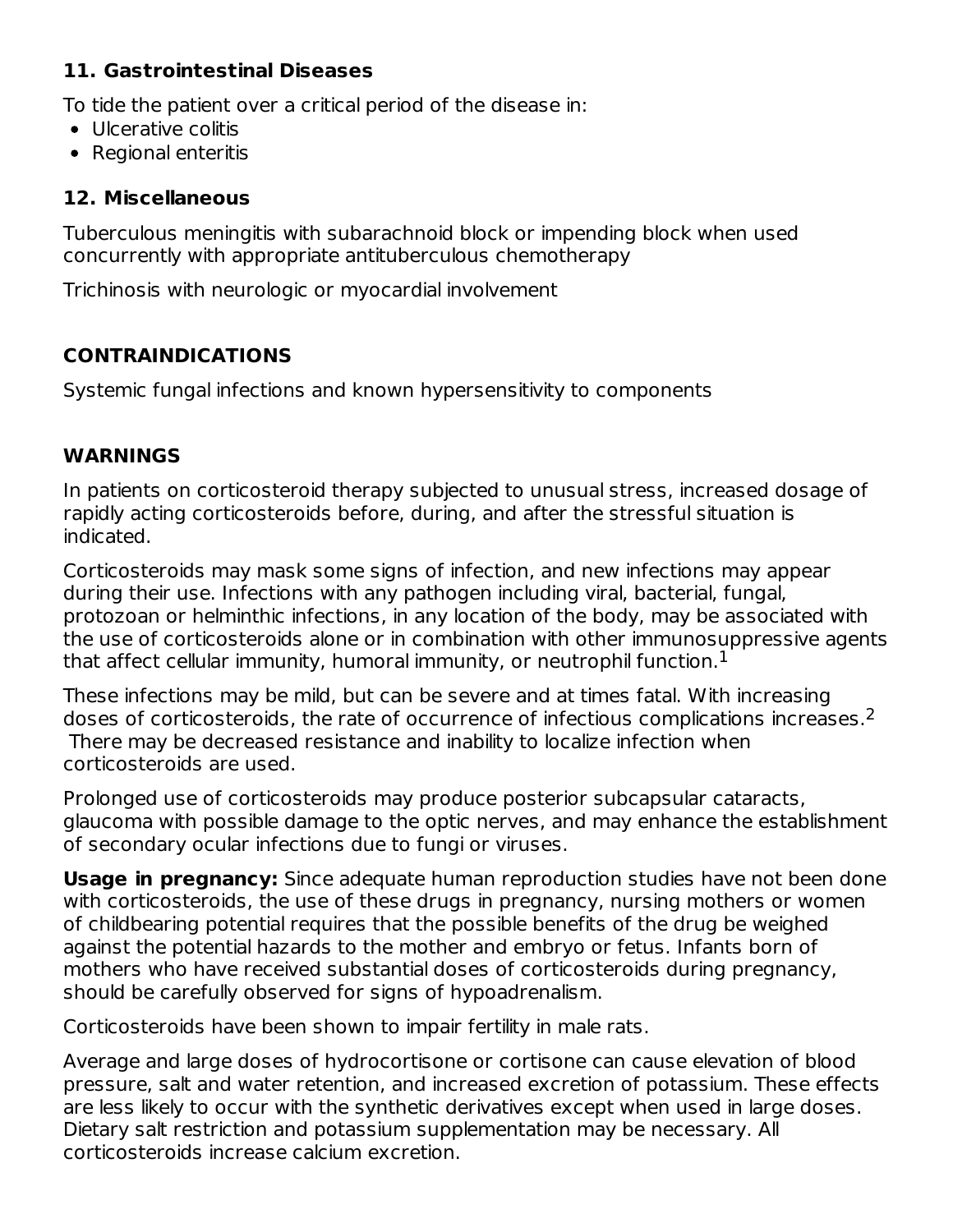Administration of live or live, attenuated vaccines is contraindicated in patients receiving immunosuppressive doses of corticosteroids. Killed or inactivated vaccines may be administered to patients receiving immunosuppressive doses of corticosteroids; however, the response to such vaccines may be diminished. Indicated immunization procedures may be undertaken in patients receiving nonimmunosuppressive doses of corticosteroids.

The use of hydrocortisone tablets in active tuberculosis should be restricted to those cases of fulminating or disseminated tuberculosis in which the corticosteroid is used for the management of the disease in conjunction with an appropriate antituberculous regimen.

If corticosteroids are indicated in patients with latent tuberculosis or tuberculin reactivity, close observation is necessary as reactivation of the disease may occur. During prolonged corticosteroid therapy, these patients should receive chemoprophylaxis.

Persons who are on drugs which suppress the immune system are more susceptible to infections than healthy individuals. Chicken pox and measles, for example, can have a more serious or even fatal course in non-immune children or adults on corticosteroids. In such children or adults who have not had these diseases, particular care should be taken to avoid exposure. How the dose, route and duration of corticosteroid administration affects the risk of developing a disseminated infection is not known. The contribution of the underlying disease and/or prior corticosteroid treatment to the risk is also not known. If exposed to chicken pox, prophylaxis with varicella zoster immune globulin (VZIG) may be indicated. If exposed to measles, prophylaxis with pooled intramuscular immunoglobulin (IG) may be indicated. (See the respective package inserts for complete VZIG and IG prescribing information.) If chicken pox develops, treatment with antiviral agents may be considered. Similarly, corticosteroids should be used with great care in patients with known or suspected Strongyloides (threadworm) infestation. In such patients, corticosteroid-induced immunosuppression may lead to Strongyloides hyperinfection and dissemination with widespread larval migration, often accompanied by severe enterocolitis and potentially fatal gram-negative septicemia.

#### **PRECAUTIONS**

#### **General Precautions**

Drug-induced secondary adrenocortical insufficiency may be minimized by gradual reduction of dosage. This type of relative insufficiency may persist for months after discontinuation of therapy; therefore, in any situation of stress occurring during that period, hormone therapy should be reinstituted.

There is an enhanced effect of corticosteroids on patients with hypothyroidism and in those with cirrhosis.

Corticosteroids should be used cautiously in patients with ocular herpes simplex because of possible corneal perforation.

The lowest possible dose of corticosteroid should be used to control the condition under treatment, and when reduction in dosage is possible, the reduction should be gradual.

Psychic derangements may appear when corticosteroids are used, ranging from euphoria, insomnia, mood swings, personality changes, and severe depression, to frank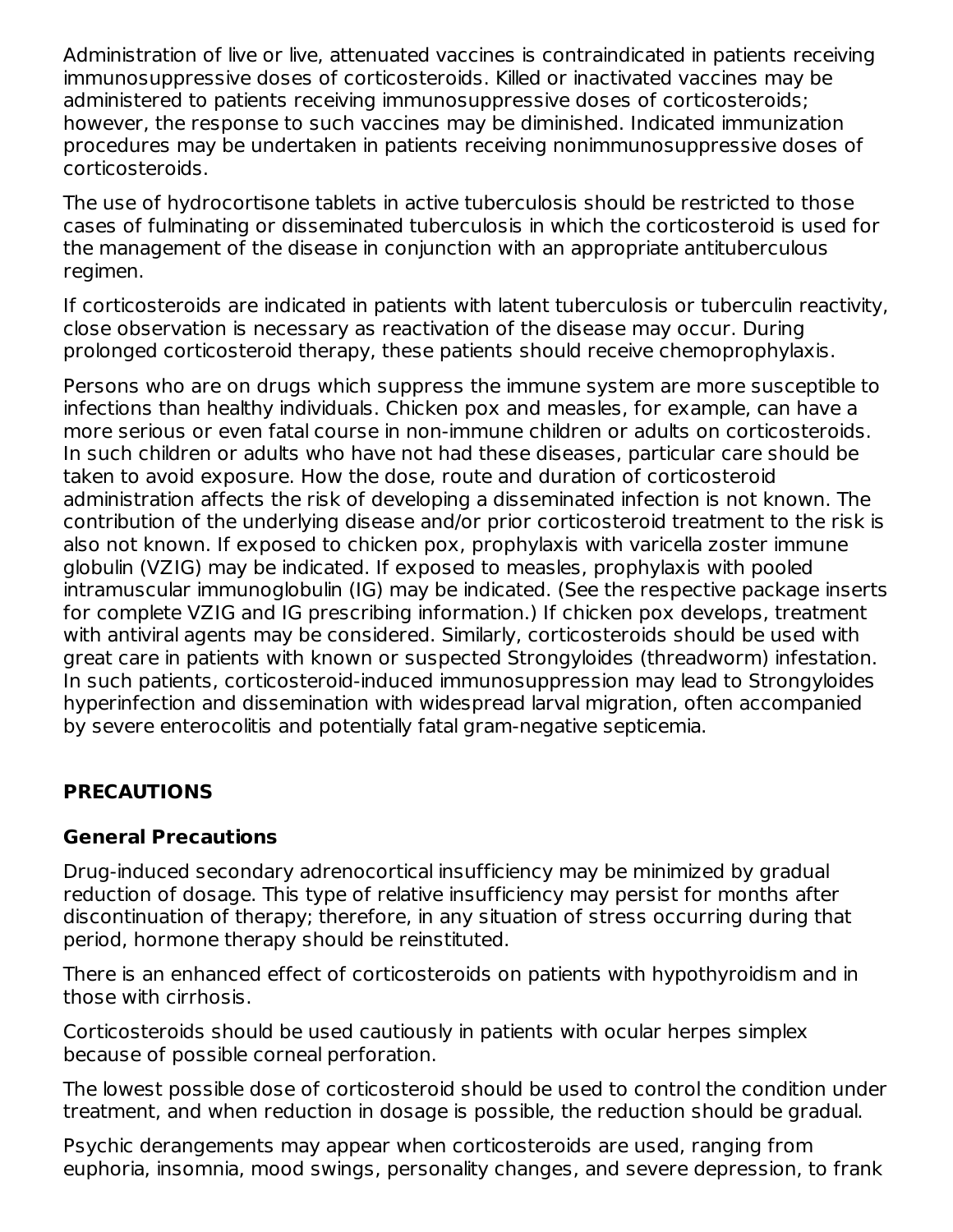psychotic manifestations. Also, existing emotional instability or psychotic tendencies may be aggravated by corticosteroids.

Steroids should be used with caution in nonspecific ulcerative colitis, if there is a probability of impending perforation, abscess or other pyogenic infection; diverticulitis; fresh intestinal anastomoses; active or latent peptic ulcer; renal insufficiency; hypertension; osteoporosis; and myasthenia gravis.

Growth and development of infants and children on prolonged corticosteroid therapy should be carefully observed.

Kaposi's sarcoma has been reported to occur in patients receiving corticosteroid therapy. Discontinuation of corticosteroids may result in clinical remission.

Since complications of treatment with glucocorticoids are dependent on the size of the dose and the duration of treatment, a risk/benefit decision must be made in each individual case as to dose and duration of treatment and as to whether daily or intermittent therapy should be used.

Pheochromocytoma crisis, which can be fatal, has been reported after administration of systemic corticosteroids. In patients with suspected pheochromocytoma, consider the risk of pheochromocytoma crisis prior to administering corticosteroids.

### **Drug Interactions**

The pharmacokinetic interactions listed below are potentially clinically important. Drugs that induce hepatic enzymes such as phenobarbital, phenytoin and rifampin may increase the clearance of corticosteroids and may require increases in corticosteroid dose to achieve the desired response. Drugs such as troleandomycin and ketoconazole may inhibit the metabolism of corticosteroids and thus decrease their clearance. Therefore, the dose of corticosteroid should be titrated to avoid steroid toxicity. Corticosteroids may increase the clearance of chronic high dose aspirin. This could lead to decreased salicylate serum levels or increase the risk of salicylate toxicity when corticosteroid is withdrawn. Aspirin should be used cautiously in conjunction with corticosteroids in patients suffering from hypoprothrombinemia. The effect of corticosteroids on oral anticoagulants is variable. There are reports of enhanced as well as diminished effects of anticoagulants when given concurrently with corticosteroids. Therefore, coagulation indices should be monitored to maintain the desired anticoagulant effect.

#### **Information for the Patient**

Persons who are on immunosuppressant doses of corticosteroids should be warned to avoid exposure to chicken pox or measles. Patients should also be advised that if they are exposed, medical advice should be sought without delay.

### **ADVERSE REACTIONS**

#### **Fluid and Electrolyte Disturbances**

Sodium retention Fluid retention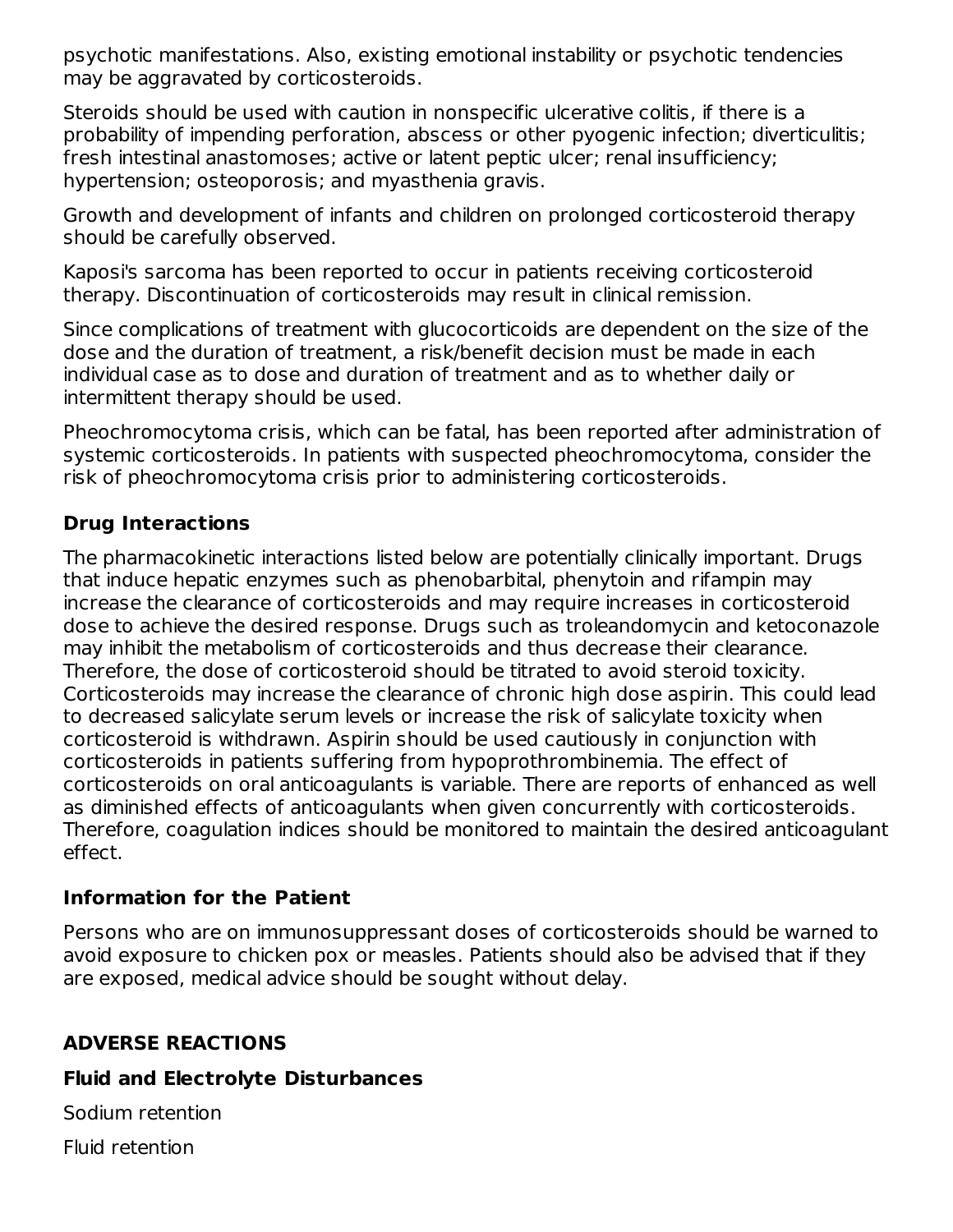Congestive heart failure in susceptible patients

Potassium loss

Hypokalemic alkalosis

Hypertension

### **Musculoskeletal**

Muscle weakness

Steroid myopathy

Loss of muscle mass

**Osteoporosis** 

Tendon rupture, particularly of the Achilles tendon

Vertebral compression fractures

Aseptic necrosis of femoral and humeral heads

Pathologic fracture of long bones

# **Gastrointestinal**

Peptic ulcer with possible perforation and hemorrhage

**Pancreatitis** 

Abdominal distention

Ulcerative esophagitis

Increases in alanine transaminase (ALT, SGPT), aspartate transaminase (AST, SGOT) and alkaline phosphatase have been observed following corticosteroid treatment. These changes are usually small, not associated with any clinical syndrome and are reversible upon discontinuation.

# **Dermatologic**

Impaired wound healing

Thin fragile skin

Petechiae and ecchymoses

Facial erythema

Increased sweating

May suppress reactions to skin tests

# **Neurological**

Increased intracranial pressure with papilledema (pseudotumor cerebri) usually after treatment

**Convulsions** 

Vertigo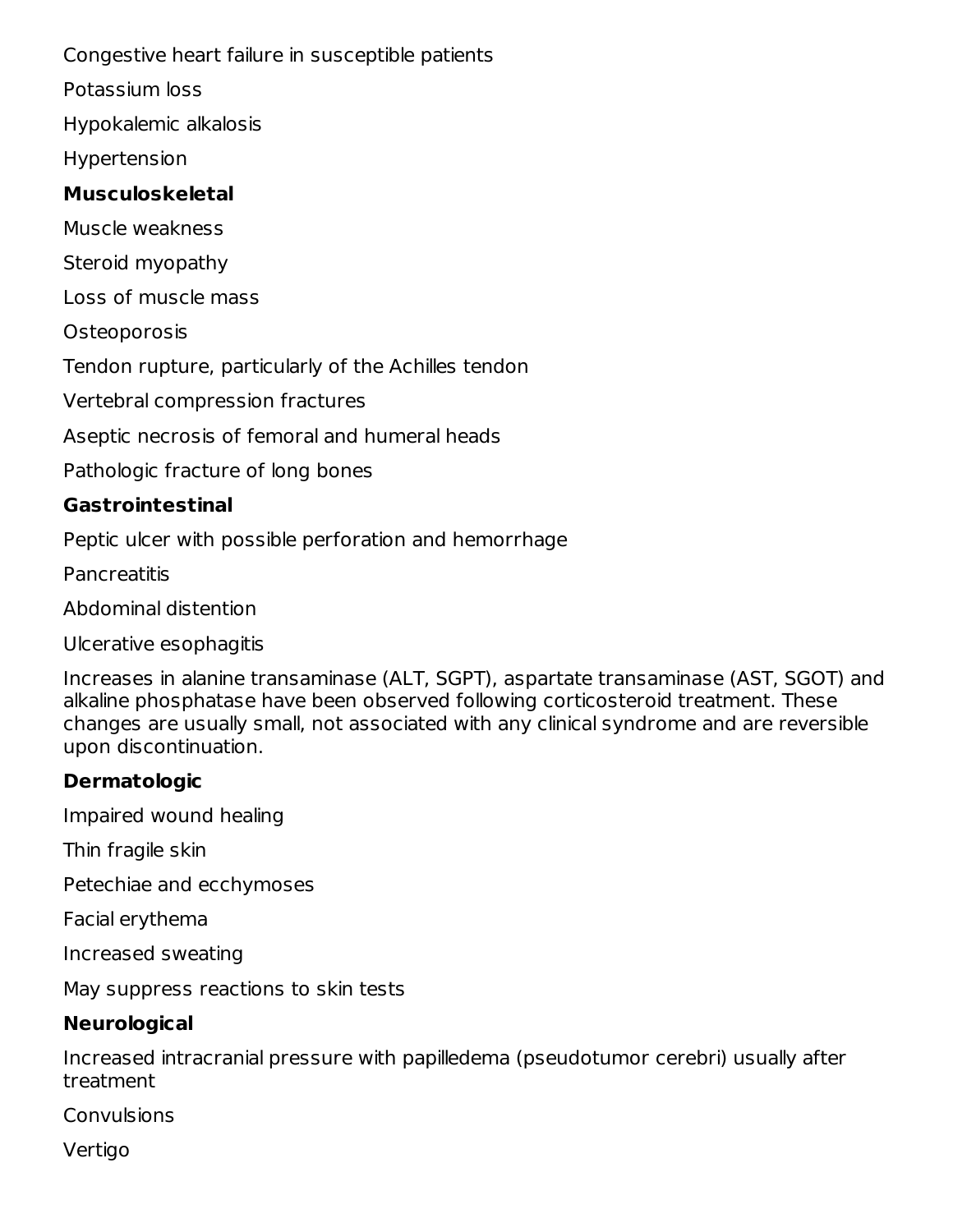Headache

Epidural lipomatosis

### **Endocrine**

Development of Cushingoid state

Suppression of growth in children

Secondary adrenocortical and pituitary unresponsiveness, particularly in times of stress, as in trauma, surgery or illness

Menstrual irregularities

Decreased carbohydrate tolerance

Manifestations of latent diabetes mellitus

Increased requirements for insulin or oral hypoglycemic agents in diabetics

# **Ophthalmic**

Central serous chorioretinopathy

Posterior subcapsular cataracts

Increased intraocular pressure

Glaucoma

Exophthalmos

# **Metabolic**

Negative nitrogen balance due to protein catabolism

# **Blood and lymphatic system disorders**

Leukocytosis

# **DOSAGE AND ADMINISTRATION**

The initial dosage of hydrocortisone tablets may vary from 20 mg to 240 mg of hydrocortisone per day depending on the specific disease entity being treated. In situations of less severity lower doses will generally suffice while in selected patients higher initial doses may be required. The initial dosage should be maintained or adjusted until a satisfactory response is noted. If after a reasonable period of time there is a lack of satisfactory clinical response, hydrocortisone tablets should be discontinued and the patient transferred to other appropriate therapy. IT SHOULD BE EMPHASIZED THAT DOSAGE REQUIREMENTS ARE VARIABLE AND MUST BE INDIVIDUALIZED ON THE BASIS OF THE DISEASE UNDER TREATMENT AND THE RESPONSE OF THE PATIENT. After a favorable response is noted, the proper maintenance dosage should be determined by decreasing the initial drug dosage in small decrements at appropriate time intervals until the lowest dosage which will maintain an adequate clinical response is reached. It should be kept in mind that constant monitoring is needed in regard to drug dosage. Included in the situations which may make dosage adjustments necessary are changes in clinical status secondary to remissions or exacerbations in the disease process, the patient's individual drug responsiveness, and the effect of patient exposure to stressful situations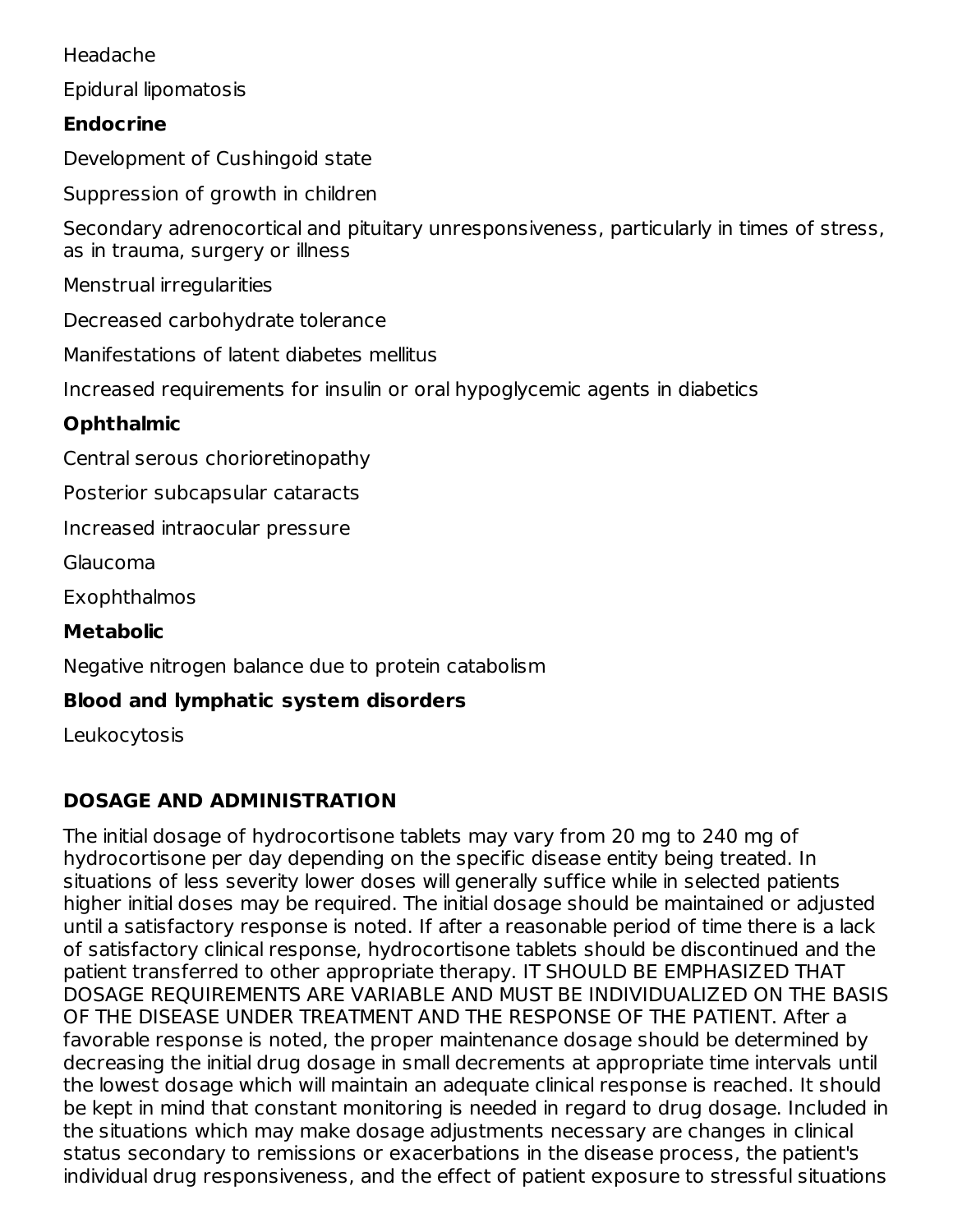not directly related to the disease entity under treatment; in this latter situation it may be necessary to increase the dosage of hydrocortisone tablets for a period of time consistent with the patient's condition. If after long-term therapy the drug is to be stopped, it is recommended that it be withdrawn gradually, rather than abruptly.

### **HOW SUPPLIED**

NDC: 71335-0812-1: 30 Tablets in a BOTTLE NDC: 71335-0812-2: 90 Tablets in a BOTTLE NDC: 71335-0812-3: 100 Tablets in a BOTTLE

#### **REFERENCES**

<sup>1</sup> Fekety R. Infections associated with corticosteroids and immunosuppressive therapy. In: Gorbach SL, Bartlett JG, Blacklow NR, eds. Infectious Diseases. Philadelphia: WB Saunders Company 1992:1050-1.

<sup>2</sup>Stuck AE, Minder CE, Frey FJ. Risk of infectious complications in patients taking glucocorticoids. Rev Infect Dis 1989:11(6):954-63.

#### **Rx only**

Manufactured for:

#### **Vensun Pharmaceuticals, Inc.**

Yardley, PA 19067

Manufactured by

#### **Pharmaceutics International, Inc.**

Hunt Valley, MD 21031

Rev. 03, February 2020

#### **Hydrocortisone 10mg Tablet**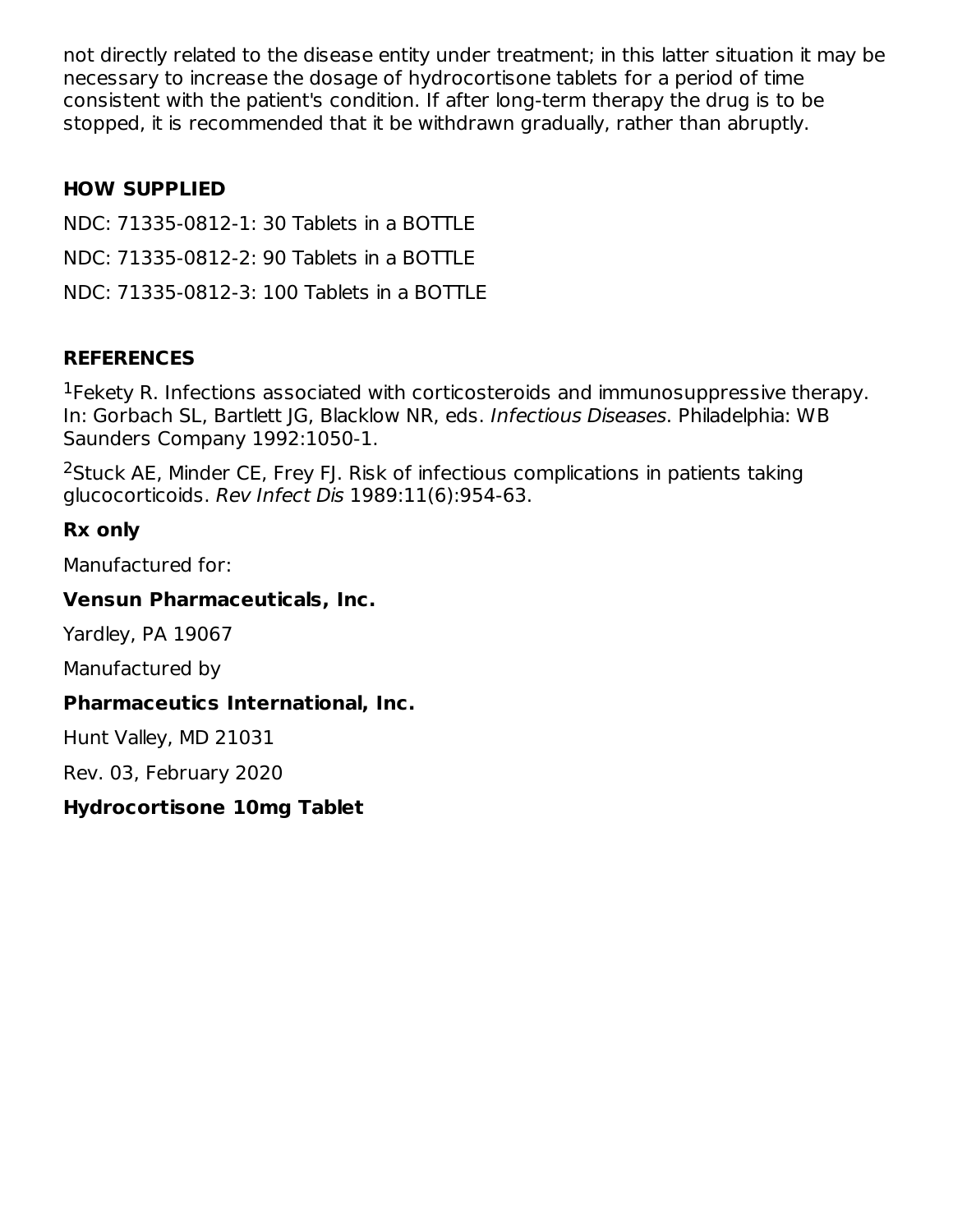